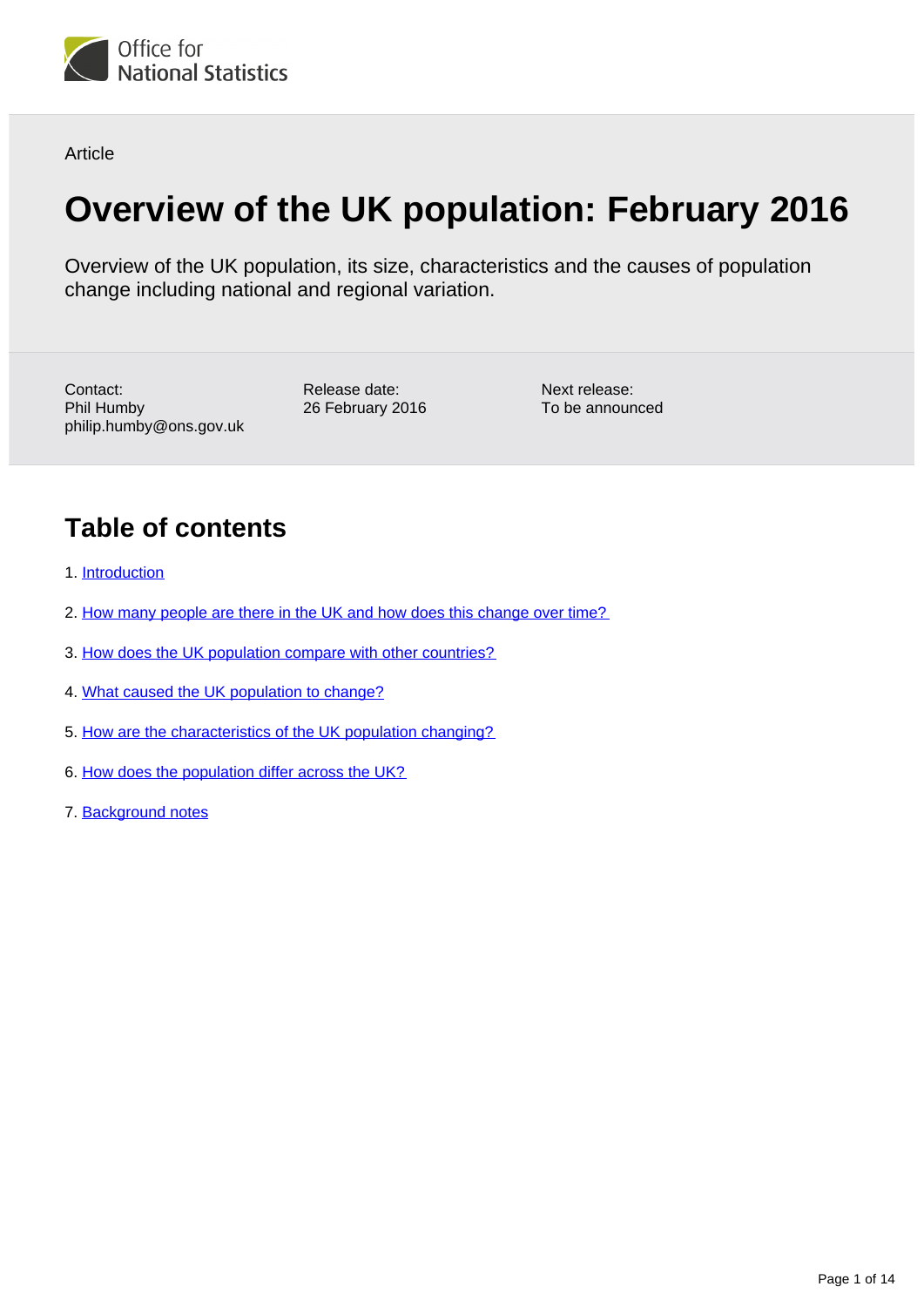## <span id="page-1-0"></span>**1. Introduction**

This report gives an overview of the UK population. It examines the size and characteristics of the UK population: showing how the UK population has changed, how it is projected to change, what has caused it to change and how its characteristics are changing. It also compares the growth of the UK population with other European countries.

This is a quarterly report and contains the most recently published statistics. While the report is primarily concerned with the UK picture, it does contain a brief exploration of subnational variation in population statistics.

### <span id="page-1-1"></span>**2. How many people are there in the UK and how does this change over time?**

The UK population grew to an estimated 64.6 million in 2014, its highest ever value. This represents an increase of almost half a million people from 2013 according to the [most recent population estimates.](http://www.ons.gov.uk/ons/rel/pop-estimate/population-estimates-for-uk--england-and-wales--scotland-and-northern-ireland/index.html) Please note that the population statistics used in this story are mid-year estimates unless otherwise stated.

[Population projections](http://www.ons.gov.uk/ons/rel/npp/national-population-projections/index.html) are also available which show how the population would change in future years if recent demographic trends were to continue.

The change in the UK population, including annual growth rates, from the 1960s onwards is available in Table 1.

| Decade Initial population |            | 10 year growth in<br>population | Annual growth rate<br>(%) |  |
|---------------------------|------------|---------------------------------|---------------------------|--|
| 1960s                     | 52,372,500 | 3,259,700                       | 0.61                      |  |
| 1970s                     | 55,632,200 | 697,500                         | 0.12                      |  |
| 1980s                     | 56,329,700 | 907,800                         | 0.16                      |  |
| 1990s                     | 57,237,500 | 1,648,600                       | 0.28                      |  |
| 2000s                     | 58,886,100 | 3,873,400                       | 0.64                      |  |
| 2010s <sup>†</sup>        | 62,759,500 | 4,600,200                       | 0.71                      |  |
| 2020s <sup>†</sup>        | 67,359,600 | 3,993,000                       | 0.58                      |  |

#### **Table 1: UK population estimates and annual growth rates, 1960s to 2020s**

Source: Office for National Statistics

Notes:

1. † projected.

Following the relatively high growth in the UK population during the 1960s, a result of the 1960s' baby boom, population growth slowed during the 1970s and even fell between 1975 and 1978. In the 1980s, the UK population grew again (with the exception of 1982 when it fell by 0.12%, its biggest fall since 1951). In the late 1980s, annual growth reached between 0.2% and 0.3%, when the 1960s' baby boomers were having children. The 1990s had a stable level of growth, similar to that of the late 1980s.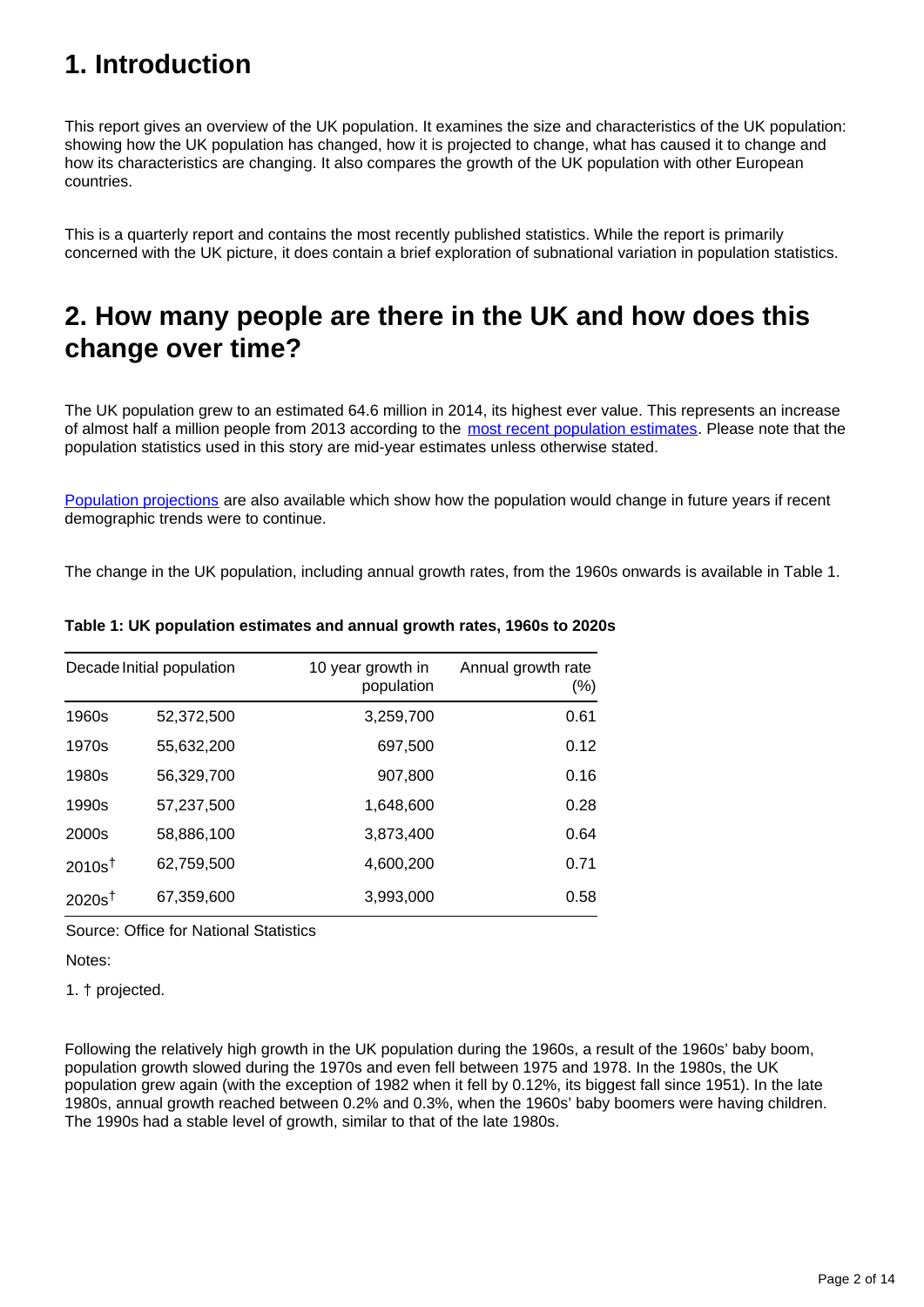The annual growth rate between the 1990s and the 2000s more than doubled, up from 0.28% to 0.64%. Uplifts in population growth have generally coincided with an increase in the number of countries holding EU membership. Growth in the UK population since 2010 has been similar to that of the late 2000s and, while it is projected to be the decade with the biggest period of growth in the last 50 years, UK population growth is then projected to slow steadily, with the long-term annual growth rate projected to stabilise at around 0.3% of the UK population.

## <span id="page-2-0"></span>**3. How does the UK population compare with other countries?**

The UK population is one of the largest in the European Union. Table 2 shows the population of the UK and selected EU and non-EU countries as well as their annual growth.

| Country         | Annual growth (%) | 2013 Population | 2014 Population | % of 2014 EU Population |
|-----------------|-------------------|-----------------|-----------------|-------------------------|
| Luxembourg      | 2.36              | 537,000         | 549,700         | 0.1                     |
| Italy           | 1.84              | 59,685,200      | 60,782,700      | 12.0                    |
| Turkey          | 1.38              | 75,627,400      | 76,667,900      | N/A                     |
| Norway          | 1.12              | 5,051,300       | 5,108,000       | N/A                     |
| United Kingdom  | 0.70              | 63,905,300      | 64,351,200      | 12.7                    |
| France          | 0.42              | 65,560,700      | 65,835,600      | 13.0                    |
| Belgium         | 0.38              | 11,161,600      | 11,204,000      | 2.2                     |
| EU              | 0.35              | 505,127,200     | 506,880,600     | 100.0                   |
| Ireland         | 0.31              | 4,591,100       | 4,605,500       | 0.9                     |
| Germany         | 0.30              | 80,523,700      | 80,767,500      | 15.9                    |
| Netherlands     | 0.30              | 16,779,600      | 16,829,300      | 3.3                     |
| Russia          |                   |                 | 143,666,900     | N/A                     |
| Poland          | $-0.12$           | 38,062,500      | 38,017,900      | 7.5                     |
| Romania         | $-0.36$           | 20,020,100      | 19,947,300      | 3.9                     |
| Spain           | $-0.46$           | 46,727,900      | 46,512,200      | 9.2                     |
| <b>Bulgaria</b> | $-0.53$           | 7,284,600       | 7,245,700       | 1.4                     |
| Greece          | $-0.70$           | 11,003,600      | 10,926,800      | 2.2                     |
| Latvia          | $-1.10$           | 2,023,800       | 2,001,500       | 0.4                     |

**Table 2: Population Estimates and Annual Growth for Selected EU and non-EU Countries, 2013 to 2014**

Source: Eurostat

Notes:

1. Please note that, because of the way Eurostat collects data, the population figures in this table are the populations at 1 January and not mid-year estimates as used elsewhere.

2. Turkey, Norway and Russia are not members of the EU.

- 3. EU refers to EU 28
- 4. : Not available
- 5. N/A Not applicable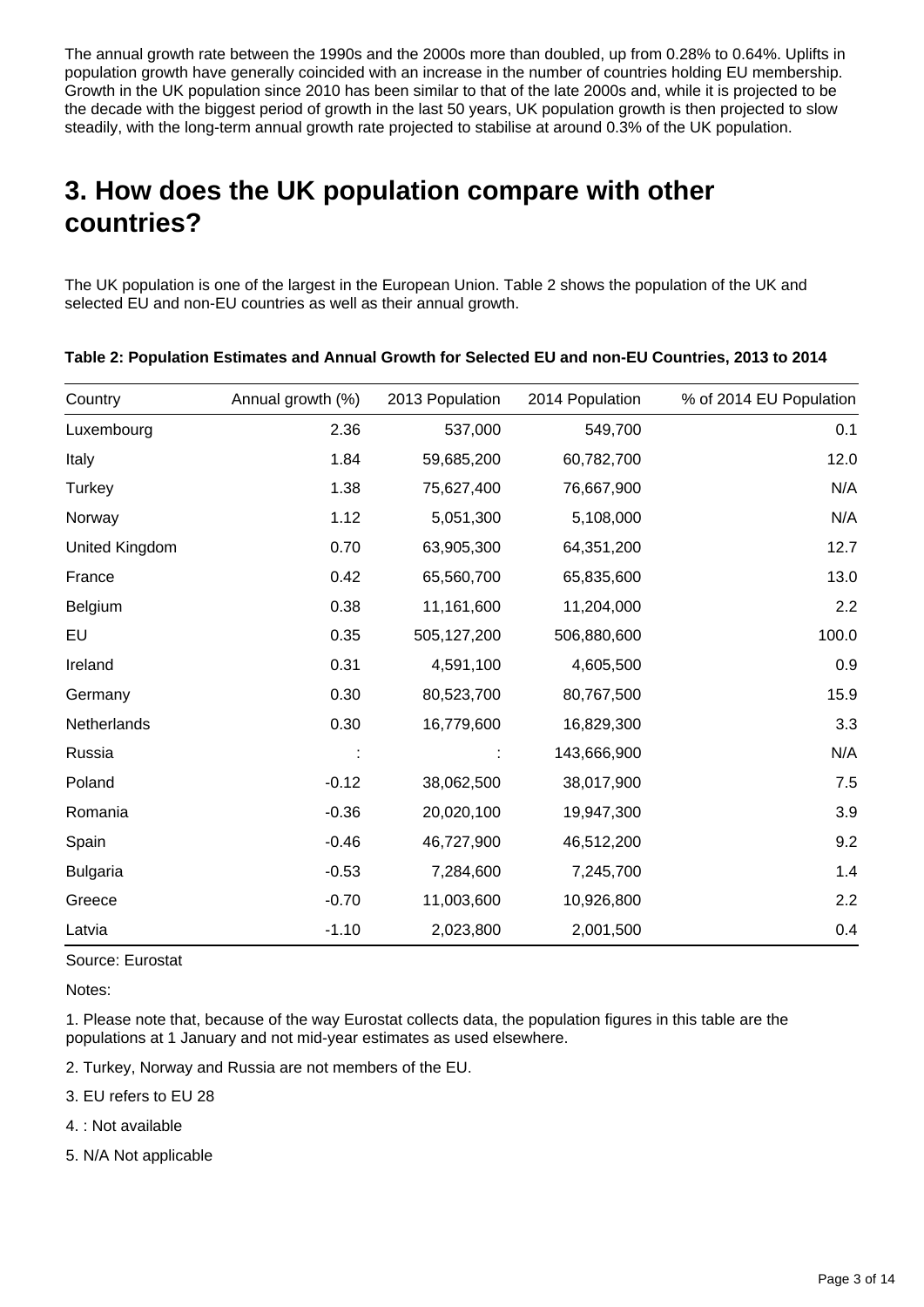The UK had the third largest population in the EU in 2014: 16.4 million fewer people than Germany and 1.5 million fewer people than France in 2014. The UK had 3.6 million people more than Italy which was the country with the fourth highest population in the EU in 2014.

Outside of the EU, Russia had the highest European population, with 143.7 million people in 2014, almost twice the population of Germany. Turkey had the third highest European population, with 76.7 million people in 2014; 12.3 million people more than lived in the UK.

Between 2013 and 2014, the UK population grew faster than that of the EU as a whole: 0.7% growth for the UK population, compared with 0.35% growth for the EU. The growth rate for the population of the UK was more than twice that of Ireland, where the population grew by 0.31% between 2013 and 2014.

Of the 28 countries in the EU, there were 4 countries where the population grew faster than the UK between 2013 and 2014: Luxembourg, Italy, Malta and Sweden.

There were 13 EU countries where the population shrank between 2013 and 2014; these countries included Poland, Bulgaria, Hungary, Romania, Spain, Portugal and Greece.

### <span id="page-3-0"></span>**4. What caused the UK population to change?**

There are 4 ways that the UK population changes: people are born, they die, they move in or they move out.

### **Natural change**

[Natural change](http://www.ons.gov.uk/ons/rel/vsob1/vital-statistics--population-and-health-reference-tables/index.html) is the number of births minus the number of deaths. Figure 1 shows the number of births and deaths for the UK going back to 1953.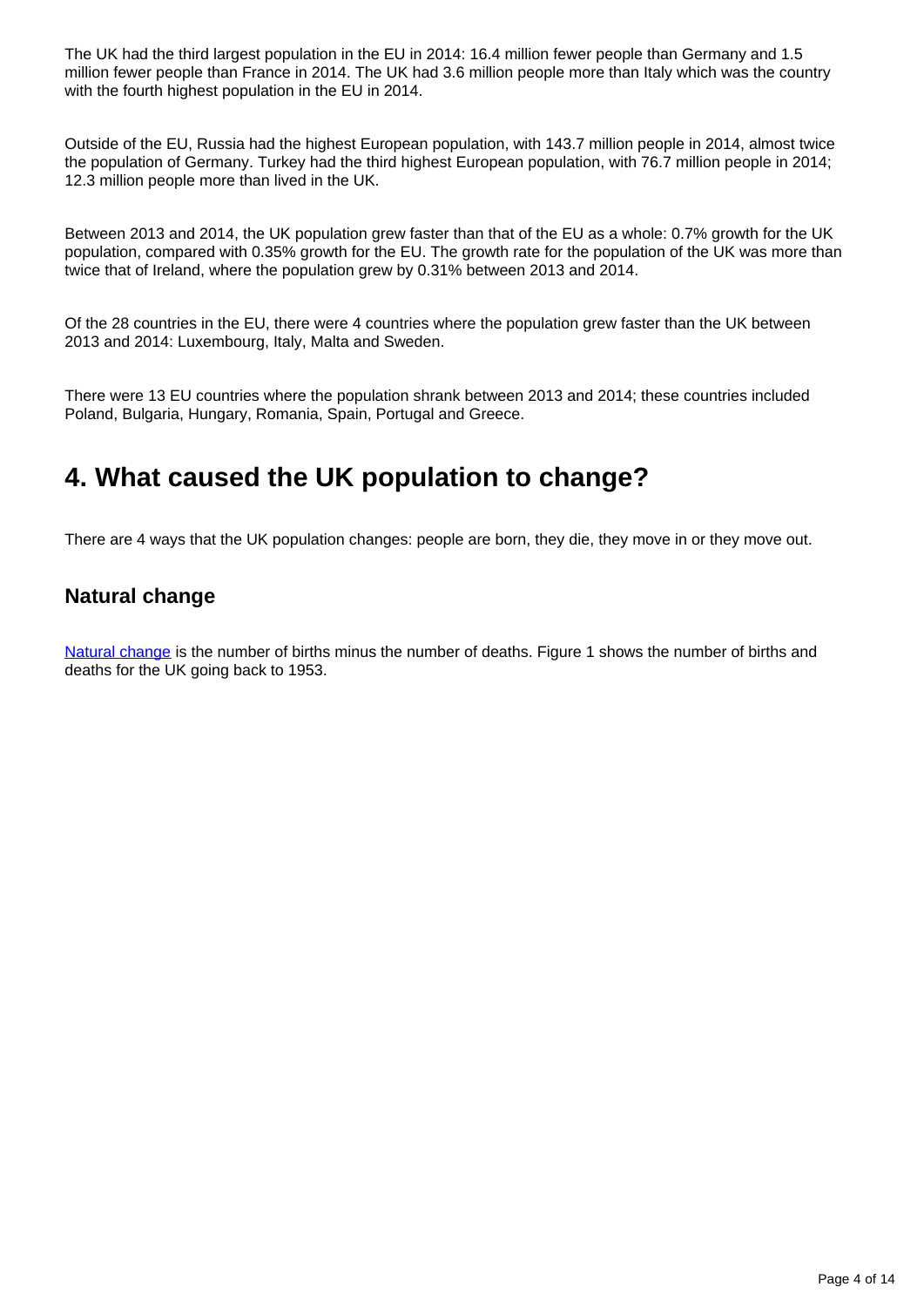#### **Figure 1: UK births and deaths**

#### **1953 to 2014**



#### **Source: Office for National Statistics**

#### **Notes:**

1. Please note that the births and deaths in Figure 1 are the totals for the year 1 January to 31 December and not mid-year figures as with population estimates. When mid-year population estimates are calculated, birth and death statistics for 1 July to 30 June are used for consistency.

Figure 1 shows that in all years except 1976 the number of births was higher than the number of deaths. This means that generally natural change resulted in population growth throughout the last 60 years.

The number of births per year in the UK was high (above 850,000) from the mid-1950s up until the early 1970s: the 1960s' baby boom. The number of births fell markedly during the 1970s, before rising again in the 1980s, when the 1960s' baby boomers were having children. The number of births in the UK peaked again in 2012 when it was at its highest for 40 years: 813,000 in 2012 compared with 834,000 in 1972.

The number of deaths was more stable than the number of births. From 1953 the number of deaths rose to a peak in 1976 (680,800): when the highest number of deaths since 1918 (715,200) was recorded; and then fell away. The number of UK recorded deaths fell faster in the 2000s than in the previous 2 decades; falling below 600,000 in 2004 for the first time since the 1950s. Since 2004, the number of UK recorded deaths has remained below 600,000 because people are living longer.

### **Net migration**

[Net migration](http://www.ons.gov.uk/ons/rel/migration1/migration-statistics-quarterly-report/index.html) is the number of immigrants minus the number of emigrants. The growth of the UK population since the 1990s has been attributed primarily to the growth of net migration. The direct effect of net migration has increased the UK population by more than 240,000 people per year on average from 2004 to 2014; this is about 40,000 more people per year than natural change for the same period. Figure 2 shows the levels of emigration and immigration since the early 1990s.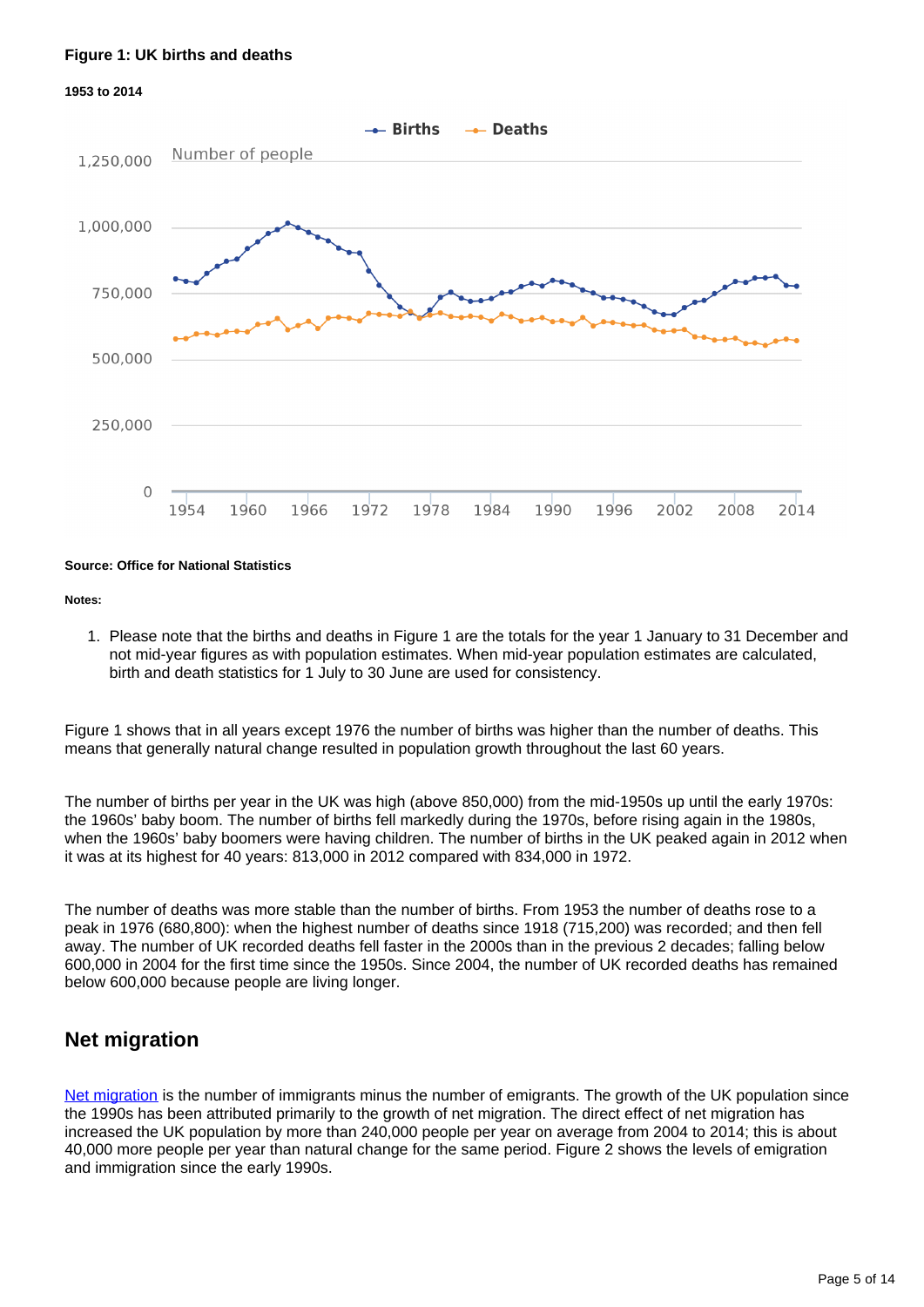#### **Figure 2: UK emigration and immigration**



#### **Source: Office for National Statistics**

#### **Notes:**

1. \*Please note that the net migration estimates up to 2011 have been revised in light of the 2011 Census. Immigration and emigration estimates have not been revised and are therefore not consistent with the revised net migration estimates.

Figure 2 shows that immigration has been higher than emigration since the early 1990s. In the late 1990s, the level of net migration increased from the tens of thousands to the hundreds of thousands. Rises in immigration have tended to coincide with expansion of the European Union, allowing more people to freely migrate to the UK. The rise in net migration in 1998 can in part be attributed to *instability in countries in Africa*, Eastern Europe and [the Middle East.](http://www.ons.gov.uk/ons/rel/census/2011-census-analysis/immigration-patterns-and-characteristics-of-non-uk-born-population-groups-in-england-and-wales/story-on-immigration-patterns-of-non-uk-born-populations-in-england-and-wales-in-2011.html) International immigration by students increased during the late 2000s, peaking between 2009 and 2011.

In addition to the direct effect of net migration on the size of the population, current and past international migration also has indirect effects on the size and structure of the population: migrants tend to arrive as young adults aged in their 20s to early 40s and they change the numbers of births and deaths in the UK. For example, statistics on the [number of births by the country of birth of the mother](http://www.ons.gov.uk/ons/rel/vsob1/parents--country-of-birth--england-and-wales/2014/stb-pcb-2014.html) show that 199,883 live births (25.7% of total live births) in the UK in 2014 were to mothers born outside the UK. However, this figure should not be interpreted as an estimate of the indirect effect of migration on the size of the population; it is only one aspect of this. A fuller assessment would consider: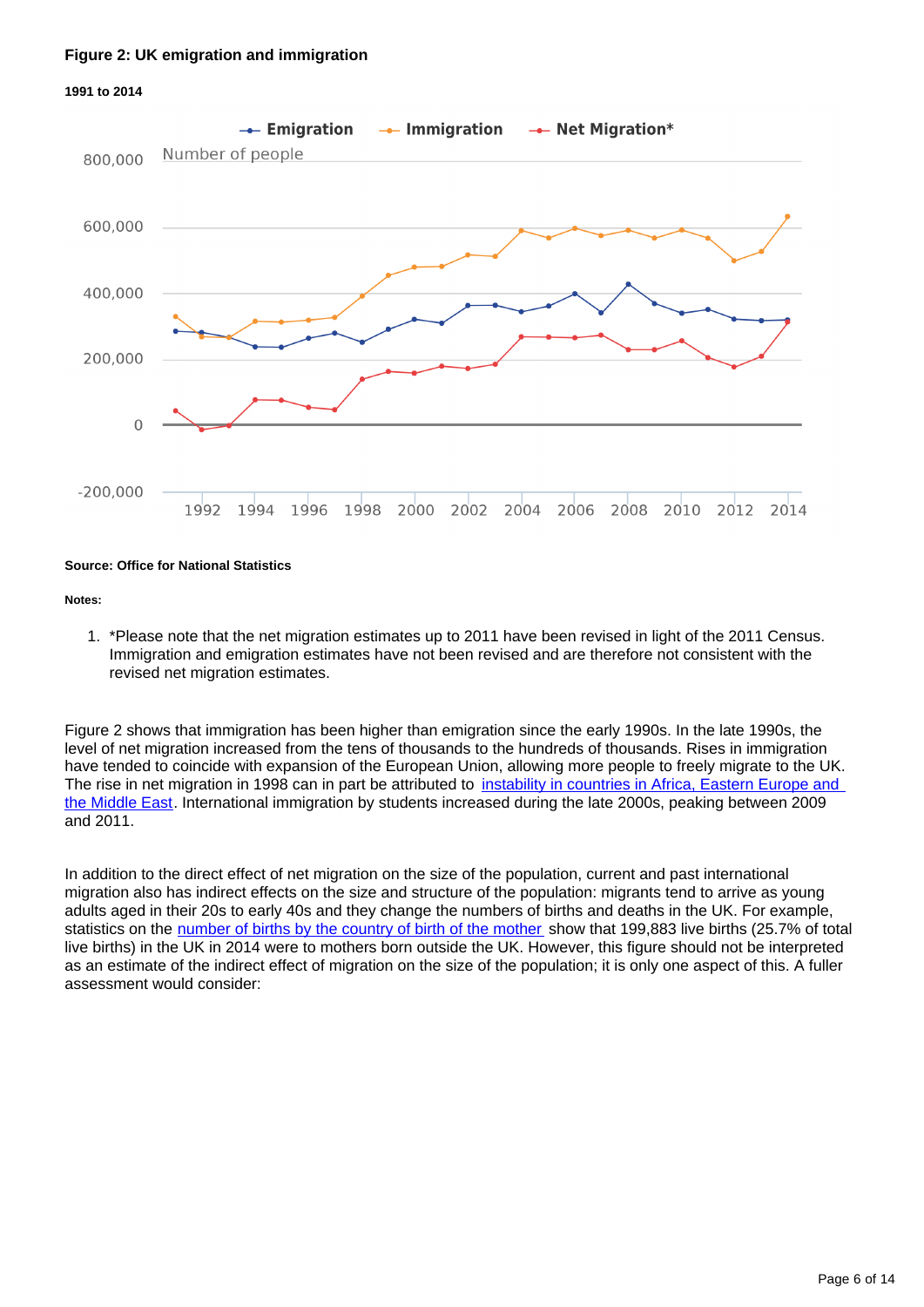- UK born children fathered by men born outside the UK
- deaths of people who had migrated to the UK
- births to, and deaths of, people who emigrated from the UK (and who would have given birth, or died, in the UK had they not emigrated)
- how to account for births to, and deaths of, UK-born people who had emigrated and subsequently returned to the UK
- how to account for births to, and deaths of, UK-born people who had parents (or grandparents etc) who were themselves immigrants

## <span id="page-6-0"></span>**5. How are the characteristics of the UK population changing?**

### **Age**

The median and quartile ages can be used to assess how age is changing over time for a population. The median age is the age at which half the population is older and half the population is younger than the given value. The lower quartile age of the UK population is the age at which three-quarters of the population is older than the given value and a quarter of the population is younger than the given value. The upper quartile age of the UK population is the age at which a quarter of the population is older than the given value and three-quarters of the population is younger than the given value.

The median and quartile ages for the UK can be seen going back to 1974 in Figure 3.



### **Figure 3: UK median and quartile age**

**Source: Office for National Statistics**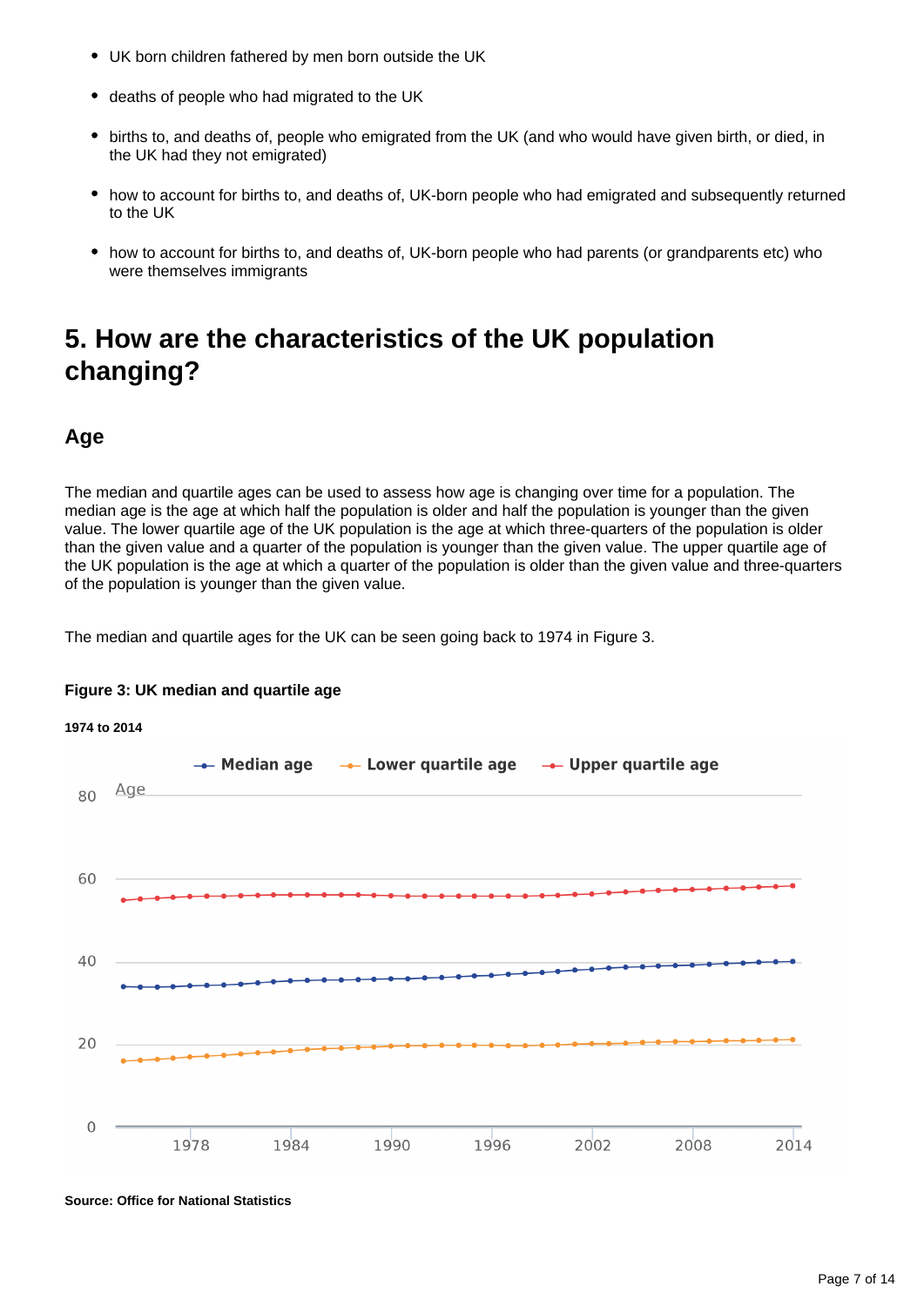The median age for the UK population rose from 33.9 years in 1974 to 40.0 years in 2014, a rise of 6.1 years. This is its highest ever value and the figure shows that the UK population has been consistently getting older.

The lower quartile age of the UK population has risen from 15.9 years in 1974 to 21.1 years in 2014, a rise of 5.2 years. Over the same period the upper quartile age of the UK population has risen from 54.8 years to 58.3 years, a rise of 3.5 years.

The difference between the median age and the lower quartile age of the UK population narrowed through the 1970s and 1980s, falling from 18.0 years in 1974 to 16.3 years in 1990. It then started to widen and in 2014 reached 18.9 years. The difference between the median and the upper quartile range of the UK population has fallen from 21.0 years in 1974 to 18.3 years in 2014. The distribution of ages within the UK can be seen in Table 3.

|                    | Population aged 0 to 15<br>$(\%)$ | Population aged 16 to 64<br>$(\% )$ | Population aged 65 and over<br>$(\%)$ |
|--------------------|-----------------------------------|-------------------------------------|---------------------------------------|
| 1974               | 25.2                              | 61.0                                | 13.8                                  |
| 1984               | 21.0                              | 64.1                                | 14.9                                  |
| 1994               | 20.7                              | 63.4                                | 15.8                                  |
| 2004               | 19.5                              | 64.5                                | 15.9                                  |
| 2014               | 18.8                              | 63.5                                | 17.7                                  |
| 2024<br>$^\dagger$ | 19.0                              | 61.1                                | 19.9                                  |
| 2034<br>t          | 18.1                              | 58.5                                | 23.3                                  |
| 2039<br>t          | 17.8                              | 57.9                                | 24.3                                  |

#### **Table 3: Age distribution of the UK population, 1974 to 2039 (projected)**

Source: Office for National Statistics

Notes:

1. † projected.

2. Numbers may not sum to 100 due to rounding.

The proportion of the UK population who are of traditional working age (16 to 64) has remained relatively stable over the last 40 years, but is projected to decline in future years.

The proportion of children in the UK population has fallen from over a quarter in 1974 to less than a fifth in 2004. This proportion is projected to fall even further in future years.

Conversely the proportion of those aged 65 or over increased by 3.8 percentage points between 1974 and 2014, from 13.8% of the UK population to 17.7%. This proportion is projected to increase by a further 6.6 percentage points of the UK population by 2039. This rise in proportion of the population indicates that the UK has an ageing population. This is due to both the existing age structure of the population, where people born in the 1960s' baby boom are entering older ages, as well as the population living longer. Figure 4 shows the UK population aged 90 or older as a rate of the total UK population.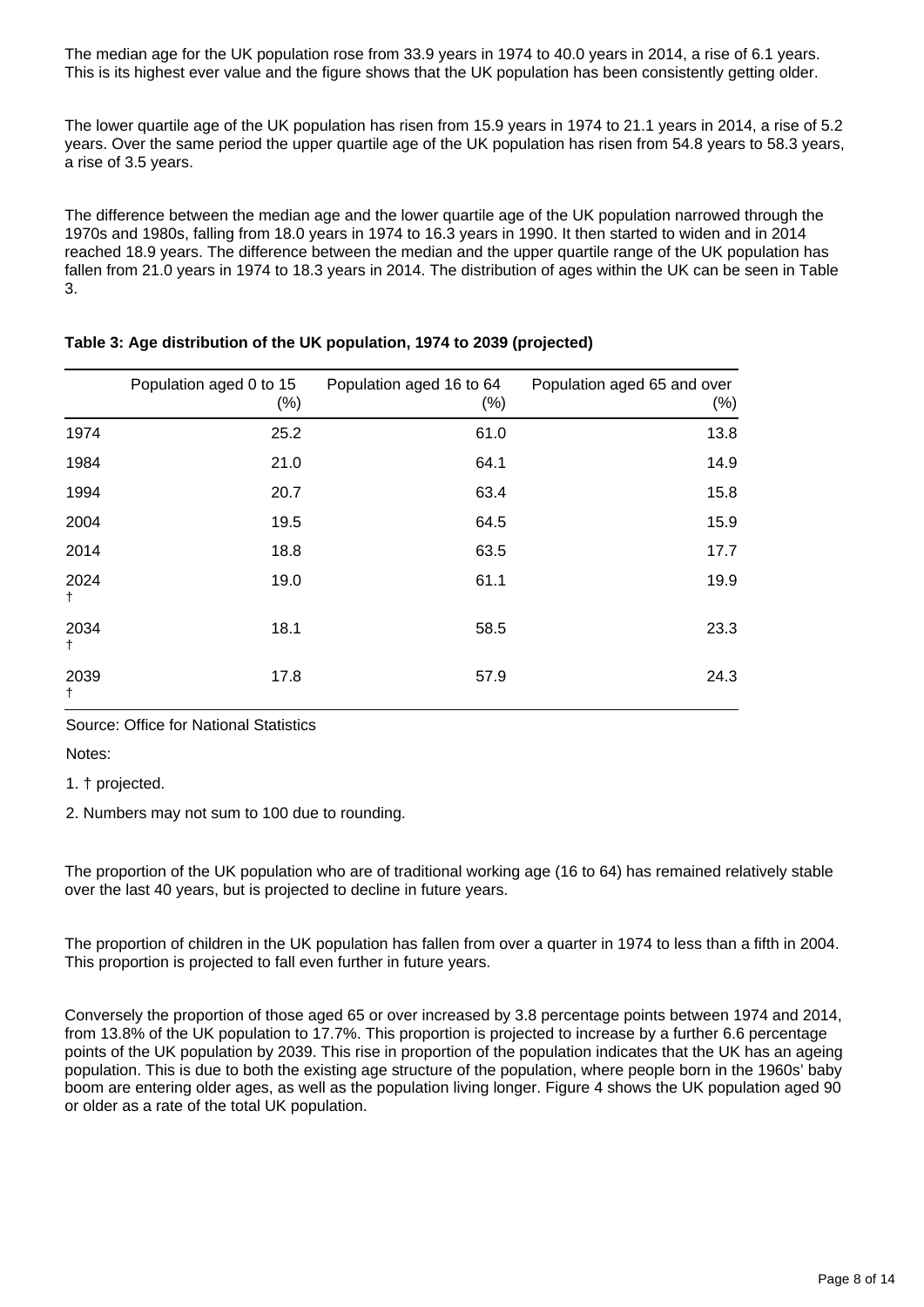

#### **Figure 4: UK residents aged 90 and over per 100,000 UK residents**

#### **Source: Office for National Statistics**

The figure shows that the proportion of population aged 90 or over has been steadily increasing since the early 1980s. There was a decrease in the mid-2000s, because of the effects of World War I, including associated changes in birth cohort size, as well as the influenza pandemic in the early 20th century.

While living longer is a cause for celebration, an ageing population becomes a concern as there may be fewer people of working age to support those of pension age. The old age dependency ratio (OADR) shows the relative size of the working-age and pensioner populations, which is the number of people of or above state pension age (SPA) for every 1,000 people of working age. While the relationship is complicated by whether those of working age and pension age are economically active, it provides a good indicator of the issue.

[The OADR was steady](http://visual.ons.gov.uk/uk-perspectives-the-changing-population/) at around 300 from the 1980s to 2006, but then rose as women born in the post World War II baby boom reached SPA. In the absence of any increases to SPA, the OADR is projected to reach 487 by 2037. However, as a result of planned SPA increases taking place between 2010 and 2046 under current legislation, the population projections suggest that, if current demographic trends continue, in 2039 there would be 370 people of or above SPA for every 1,000 people of working age. This increase in the OADR means that there will be fewer people of working age to support a larger population over SPA.

International migration affects the OADR in the short-term since migrants tend to be of working age. The population projections suggest that if there was no international migration, in 2039 there would be 406 people of or above SPA for every 1,000 people of working age. This implies that international migration is projected to reduce the OADR by 36 people of SPA or above for every 1,000 people of working age.

### **Age and sex**

While the age distribution is useful, if we want to understand how distributions by age and sex vary throughout a population we need to use a population pyramid. The population pyramid for the UK in 2014 is in Figure 5.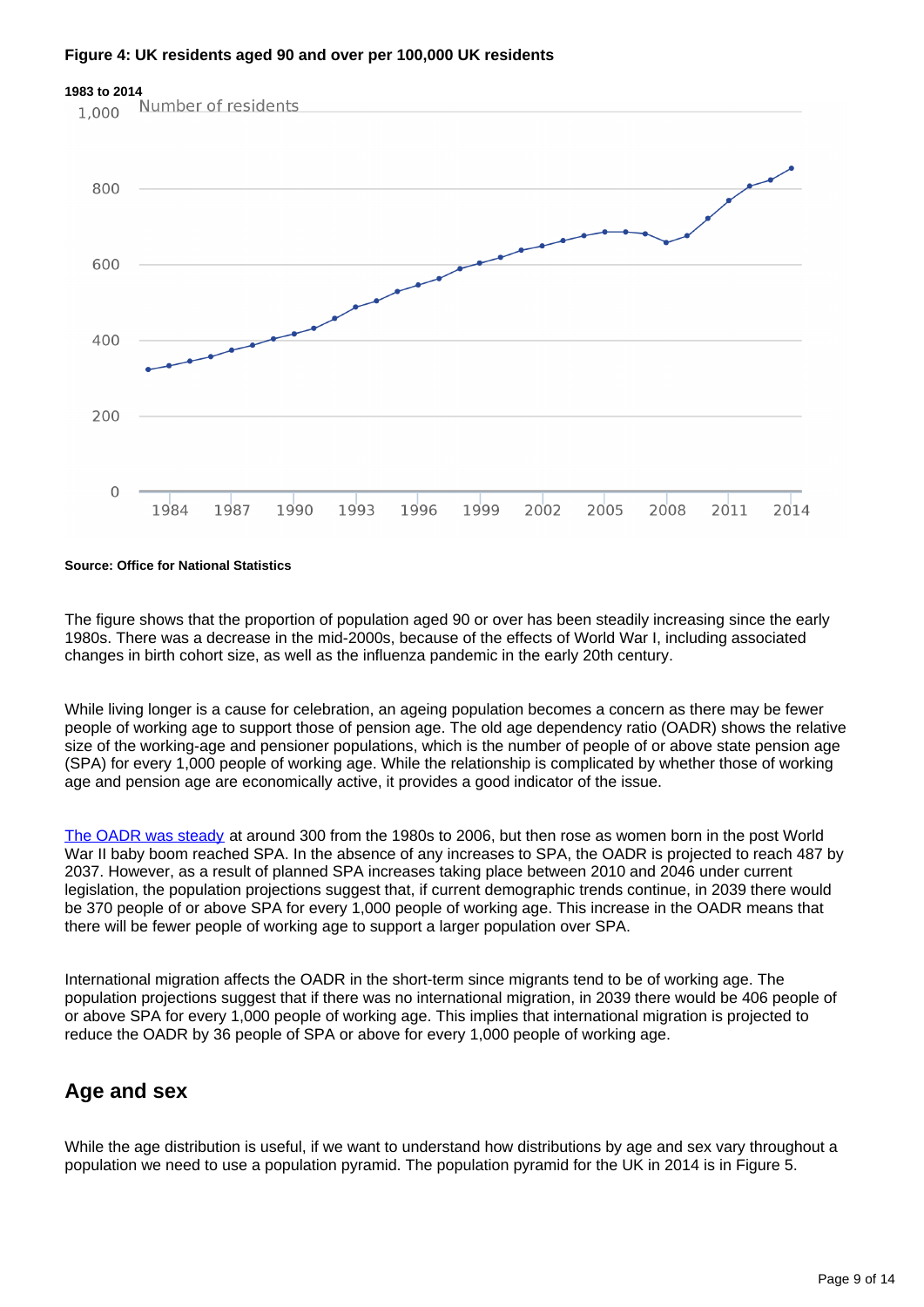

**Source: Office for National Statistics**

Figure 5 shows several events that affected the UK population. The spike in births after the end of World War II can be seen in the relatively large number of 67-year-olds when compared with 68-year-olds in 2014. The 1960s' baby boom can be seen in the relatively large number of people who were aged in their mid-40s to mid-50s. The low fertility of the 1970s can be seen in the relatively small number of people in their mid-30s to early-40s. In the 1980s, the 1960s' baby boomers would have started to have children; this can be seen in Figure 5 in the relatively high number people in their 20s through to mid-30s. The low fertility in the early 2000s can be seen in the relatively small number of those in their early teens.

Figure 5 also shows that the shape of the UK population by age was broadly similar for males and females in 2014. At older ages women begin to outnumber men; this shows up particularly in the final grouped age band: 90 and over. The differences between the sexes at different ages can be analysed by interpreting a sex ratio by single year of age, which can be seen in Figure 6.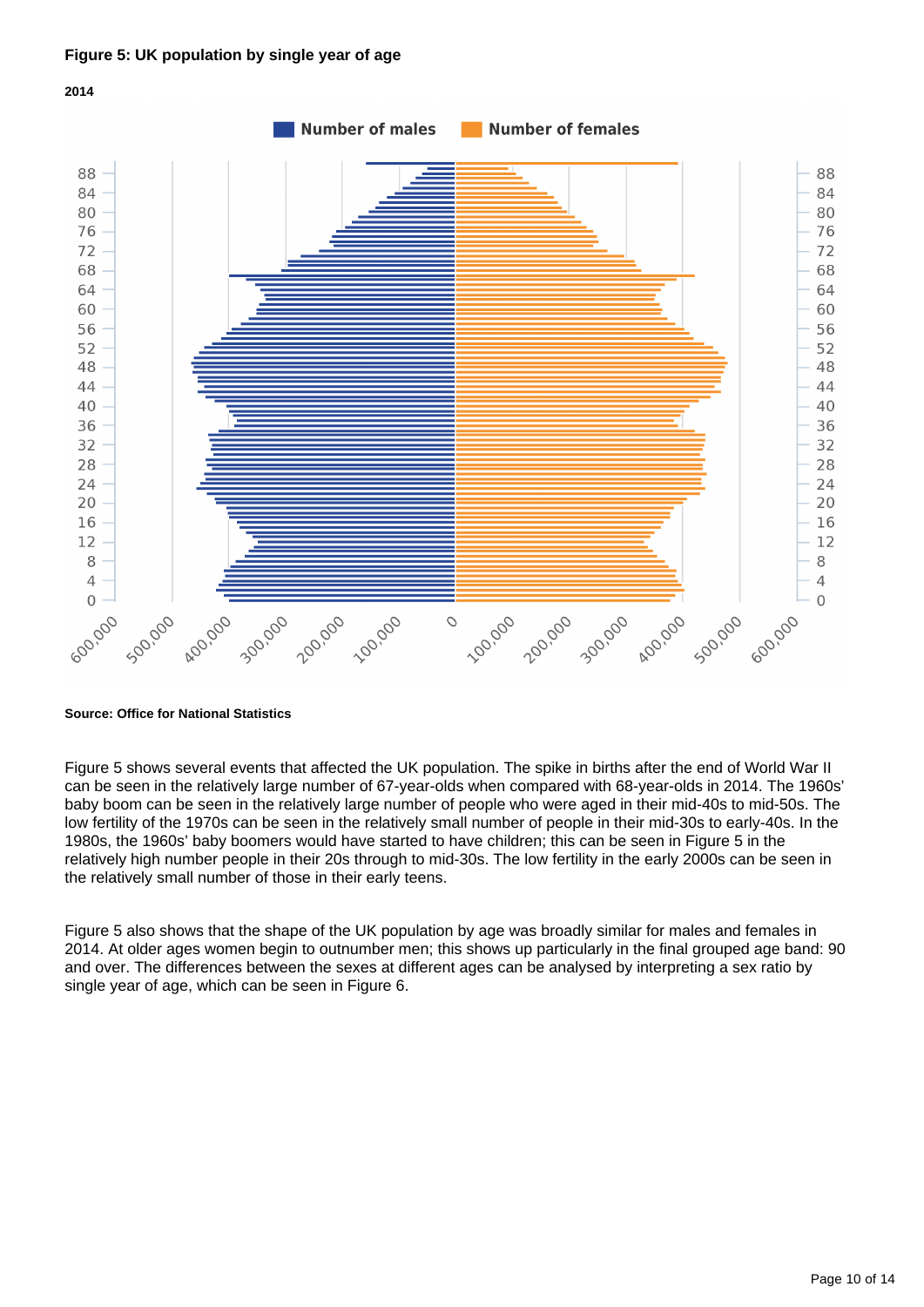

#### **Figure 6: UK sex ratio by single year of age**

#### **Source: Office for National Statistics**

The sex ratio is the number of males per 100 females in the population. Since the 1950s, the overall UK sex ratio has generally been rising and is moving towards equality, increasing from 92.5 in 1953 to 96.9 in 2014. The sex ratio has also grown faster since 2000, increasing by 1.9 men per 100 women in the 14 years between 2000 and 2014, compared with 2.4 men per 100 women in the 46 years between 1953 and 1999.

Figure 6 shows that the 2014 UK sex ratio was higher than 100 for every childhood age. This reflects that more boys than girls were born.

The changing UK sex ratio for the working age population is primarily due to international migration. The sex ratio falls rapidly for those in their 20s, by 5 males per 100 females (from 105 for 20 year olds to 100 for 29 year olds) and at age 27 the sex ratio falls below 100 for the first time, meaning that there were more women than men at this age.

Changes in the UK sex ratio in the last few years of working age and older are primarily due to mortality. From age 70, the 2014 UK sex ratio fell rapidly, dropping below 90 from age 72 and ending at 40 males per 100 females for those aged 90 and over. This reflects females living longer than males; an important factor for [financial planning in later life.](http://visual.ons.gov.uk/how-long-will-my-pension-need-to-last/) Recent life expectancies at older ages are shown in Figure 7.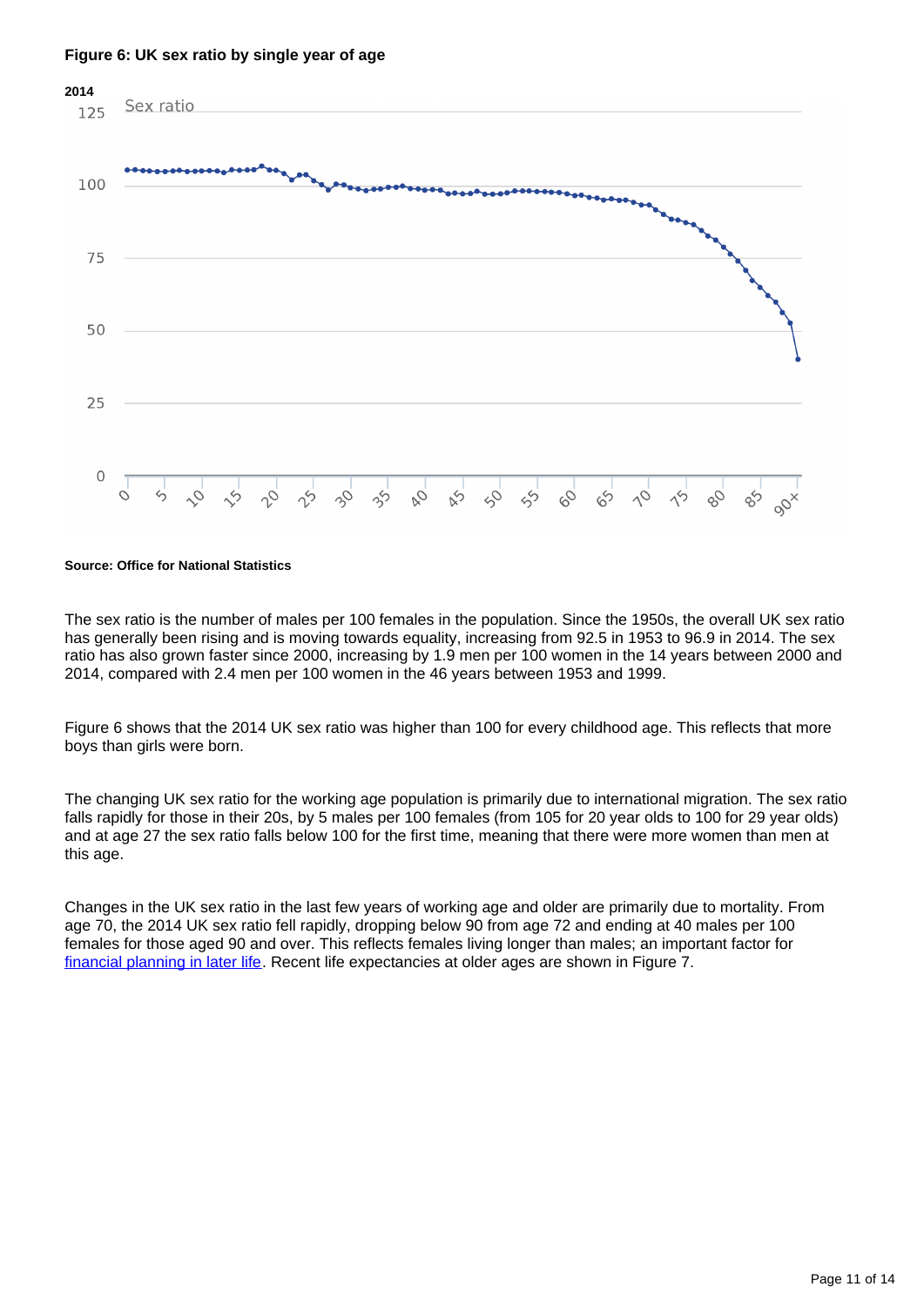

#### **Figure 7: UK life expectancy at selected ages between 1980 to 82 and 2012 to 14**

**Source: Office for National Statistics**

Life expectancy at ages 65 and 85 have been consistently rising since the early 1980s. Over the period between 1980 to 1982 and 2012 to 2014, male life expectancy at age 65 has risen by 42.1%, from 13.0 years to 18.4 years, compared with a rise of 23.4% for female life expectancy at age 65, from 16.9 years to 20.9 years. This means that the gap between life expectancy for males and for females at age 65 has fallen from 4.0 years to 2.5 years.

Over the same period, male life expectancy at age 85 has risen by 34.1%, from 4.3 years to 5.8 years, compared with 26.4% for female life expectancy at age 85, from 5.4 years to 6.8 years.

### <span id="page-11-0"></span>**6. How does the population differ across the UK?**

Having seen that the UK population can vary by age and sex, the UK population also differs by country and by region of England; Table 4 contains some example statistics to show this.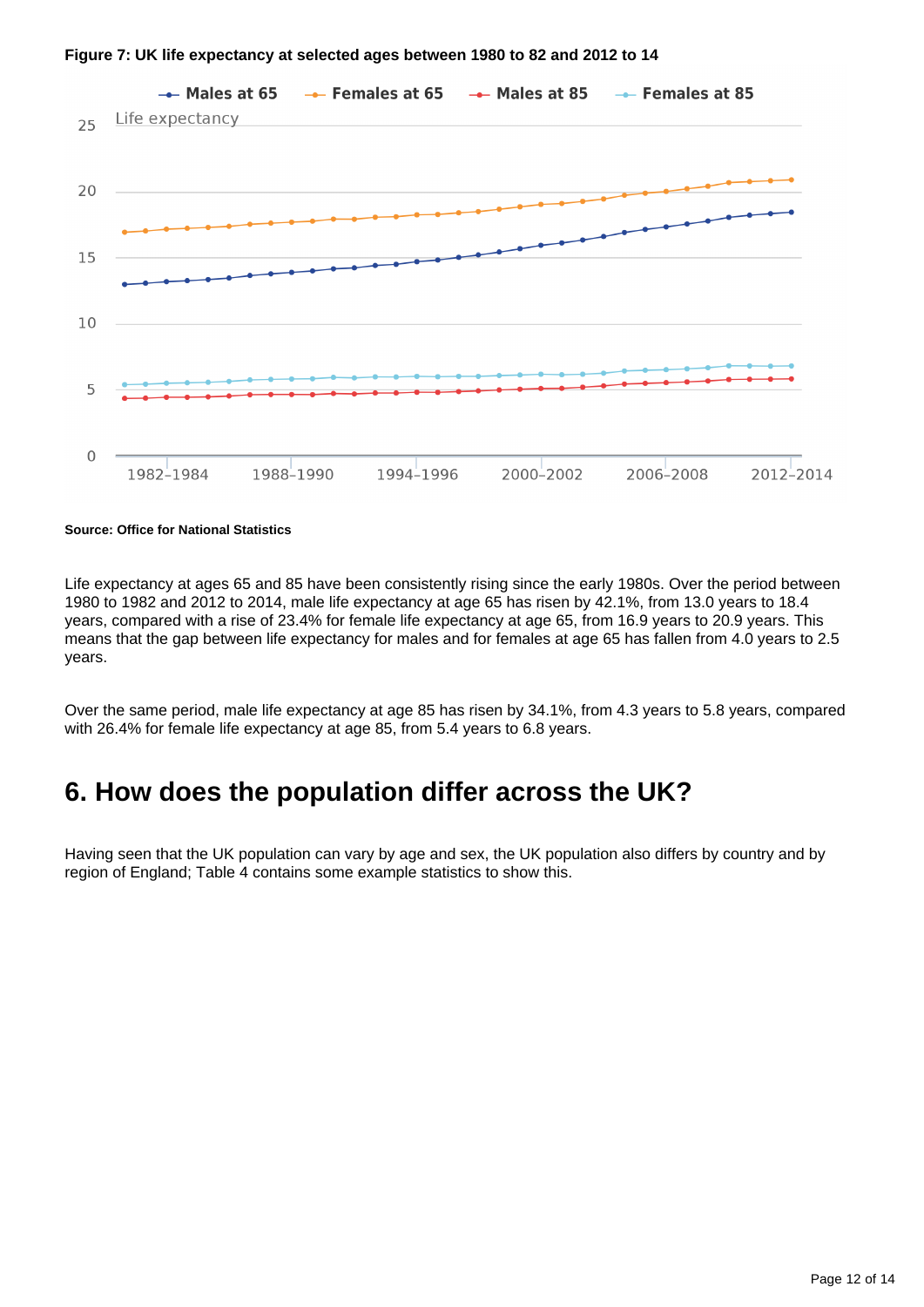|                             | 2014<br>Population<br>(millions) | 2014<br>Population<br>density | 2014<br>2004 to 2014 Annual<br>growth rate (%) Sex ratio |      | Life expectancy at birth in<br>years, 2012 to 2014 <sup>1</sup> |        |
|-----------------------------|----------------------------------|-------------------------------|----------------------------------------------------------|------|-----------------------------------------------------------------|--------|
|                             |                                  |                               |                                                          |      | Male                                                            | Female |
| UK                          | 64.6                             | 266                           | 0.75                                                     | 96.9 | 79.1                                                            | 82.8   |
| England                     | 54.3                             | 417                           | 0.79                                                     | 97.2 | 79.4                                                            | 83.1   |
| North East                  | 2.6                              | 305                           | 0.30                                                     | 96.1 | 78.0                                                            | 81.7   |
| North West                  | 7.1                              | 506                           | 0.42                                                     | 97.0 | 78.1                                                            | 81.9   |
| Yorkshire and<br>The Humber | 5.4                              | 348                           | 0.57                                                     | 97.2 | 78.7                                                            | 82.4   |
| East Midlands               | 4.6                              | 297                           | 0.78                                                     | 97.4 | 79.4                                                            | 83.0   |
| <b>West Midlands</b>        | 5.7                              | 440                           | 0.67                                                     | 97.8 | 78.9                                                            | 82.9   |
| East                        | 6.0                              | 315                           | 0.89                                                     | 96.9 | 80.4                                                            | 83.8   |
| London                      | 8.5                              | 5,432                         | 1.40                                                     | 98.4 | 80.3                                                            | 84.2   |
| South East                  | 8.9                              | 465                           | 0.88                                                     | 96.8 | 80.5                                                            | 84.0   |
| South West                  | 5.4                              | 228                           | 0.74                                                     | 96.5 | 80.2                                                            | 83.9   |
| Wales                       | 3.1                              | 149                           | 0.45                                                     | 96.9 | 78.4                                                            | 82.3   |
| Scotland                    | 5.3                              | 69                            | 0.51                                                     | 94.4 | 77.1                                                            | 81.1   |
| Northern Ireland            | 1.8                              | 136                           | 0.71                                                     | 96.3 | 78.3                                                            | 82.3   |

#### **Table 4: Regional variation in selected demographic statistics, 2004 to 2014**

Source: Office for National Statistics

Notes:

1. Figures for UK, England, Wales, Scotland and Northern Ireland are derived from the national life tables. Figures for regions within England are derived from the local area life expectancy release. As national and local area life expectancies are calculated using different methodologies, they are not comparable.

Table 4 shows that in 2014 the national and regional populations are not equal in size. Furthermore the number of people per square kilometre (also known as population density) is also very different, with just 69 people per square kilometre in Scotland compared with 5,432 people per square kilometre in London. The population density of London was more than 10 times that of any other region or country. Table 4 shows that population density varies within England, it will also vary within other countries and within the regions of England: for example, in Scotland, Glasgow and Edinburgh will have a larger population density than areas of the Highlands.

The UK 2014 sex ratio was 96.9 males per 100 females. This varies from 94.4 males per 100 females in Scotland to 98.4 males per 100 females in London.

The 2004 to 2014 annual growth rate varied from 0.3% of the regional population in the North East to 1.4% of the regional population in London. The 2004 to 2014 annual growth rate in London was 0.51 percentage points more than for the East of England which had the second highest annual growth rate over the period 2004 to 2014. High population growth in London may be due to its [popularity as a destination for graduates](http://www.ons.gov.uk/ons/rel/migration1/internal-migration-by-local-authorities-in-england-and-wales/year-ending-june-2013/sty-2---focus-on-london-moves.html) and as an initial port of [call for many immigrating to the UK](http://www.ons.gov.uk/ons/rel/migration1/migration-statistics-quarterly-report/november-2014/info-citizenship-by-area.html).

UK life expectancy at birth for 2012 to 2014 was 79.1 years for boys and 82.8 years for girls, a difference of 3.7 years.